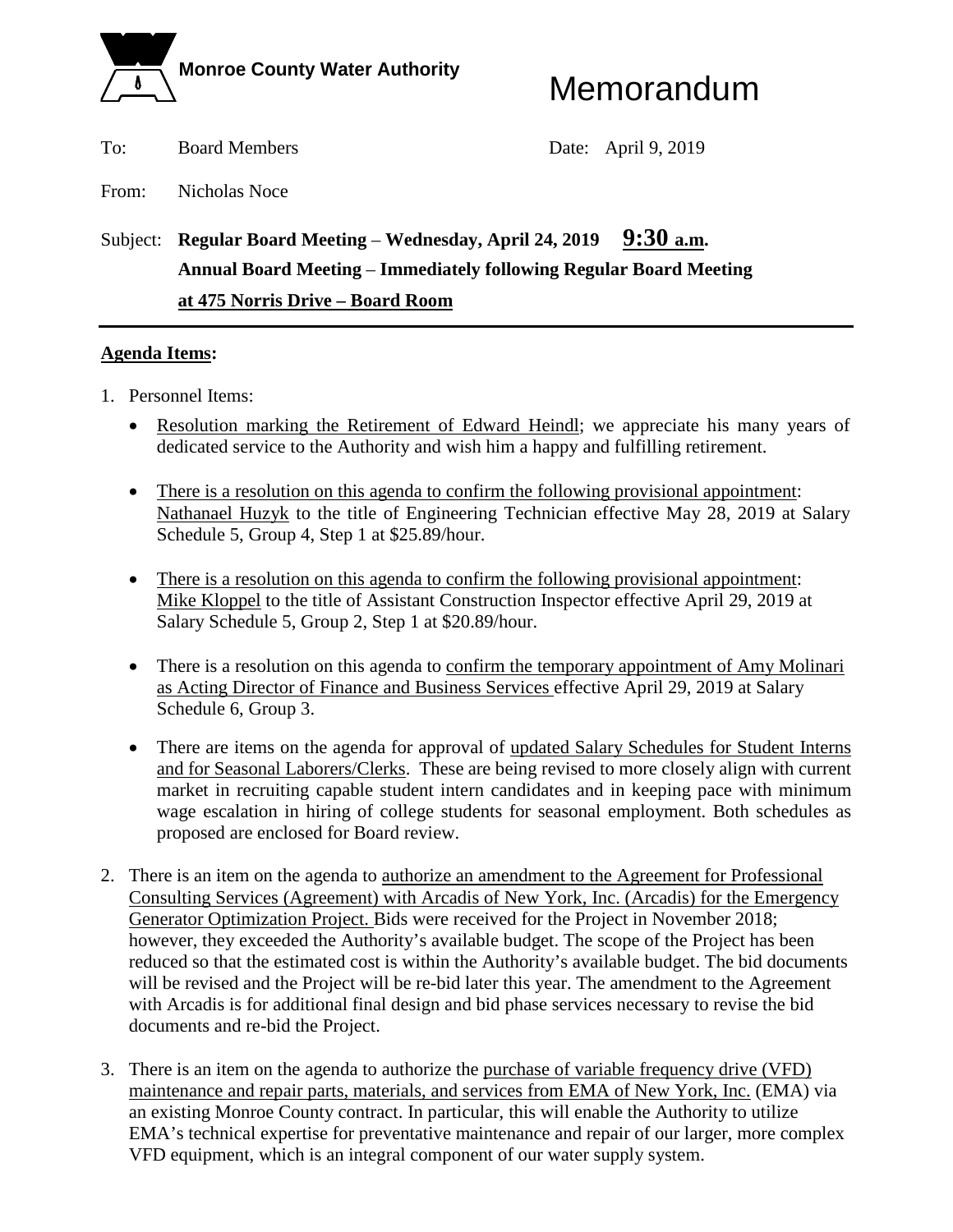- 4. There is an item on the agenda to authorize utilizing Monroe County Contract General Motors, Automotive Engine & Auto Body Parts – BP #0213-16 (currently held by Hoselton Chevrolet) for the purchase of various General Motors (GM) parts and/or supplies for maintenance and repair of Water Authority vehicles for an estimated amount of \$25,000 through the contract period ending March 31, 2020.
- 5. There is an item on the agenda to authorize the purchase of ten (10) 2019 Ford Vehicles through the New York State Office of General Services (OGS) Vehicle Marketplace (Mini-Bid) in the amount of \$340,229.84: Nine of these ten vehicles total \$274,983.84 from low responsive, responsible bidder, Van Bortel Ford, Inc., and one (1) vehicle from low responsive, responsible bidder, Genesee Valley Ford, LLC, in the amount of \$65,246. Recommendation memo and bid tabulation sheets are enclosed for Board review.
- 6. There is an item on the agenda to award a contract to furnish and deliver Telog Wireless Monitoring Devices. These devices are connected to hydrants or ports in the distribution system to measure water system pressure. The data is transmitted through Bluetooth technology to a portable electronic device or remotely through cellular communication to the Trimble Unity remote monitoring website. The purchase includes access to the Trimble website for one year. There will be an annual subscription required to maintain access to the website beyond the initial year. The website offers visualization of the data, reporting and analysis tools, and the ability to view and manage the remote locations. There were two bids submitted. Our recommendation is to award this work to Telog Instrument Inc., A Trimble Water Co. in the bid amount of \$30,469.97.

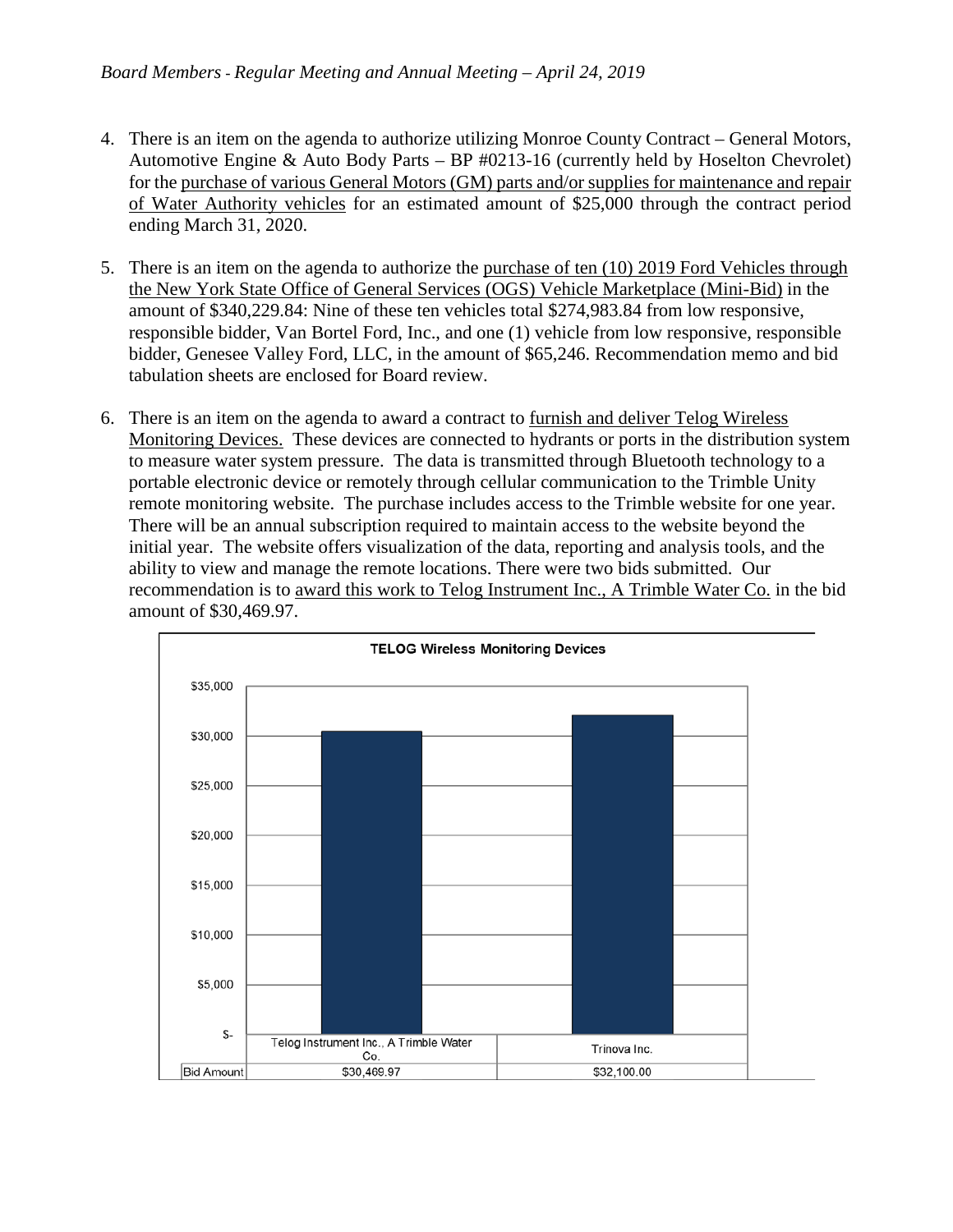#### *Board Members - Regular Meeting and Annual Meeting – April 24, 2019*

- 7. There is an item on the agenda to authorize the purchase of GPS survey equipment (two Trimble Geo 7X mapping grade units and one Trimble TSC7 survey grade data collector) and conventional land surveying equipment, including related accessories and software updates. This equipment is in the 2019 Budget. Our recommendation is to purchase this equipment under New York State Contract from Trimble Navigation, Ltd. Waypoint Technology Group will provide the equipment and support.
- 8. The Authority's standard procurement compliance resolution.
- 9. There is an item on the agenda for approval of the Monroe County Water Authority's 2018 Annual Report, submitted in accordance with Section 2800 of the Public Authorities Law and entered electronically into the Public Authorities Reporting Information System (PARIS) as required by the New York State Authorities Budget Office. This report was previously emailed to each Board Member for prior review.

#### *There may be additional items placed on the agenda not finalized for this mailing.*

#### *There may be items presented for discussion and/or notification.*

 $\triangleright$  There will be a presentation at this meeting to the Board by Mr. Metzger and Mr. Noce regarding the DRAFT Rate Study Report.

#### **The Authority's Annual Meeting will follow upon adjournment of the Regular Meeting.**

The Agenda for the Annual Meeting and applicable supporting reference materials are enclosed for Board Members' review.

Enclosures cc: Department Heads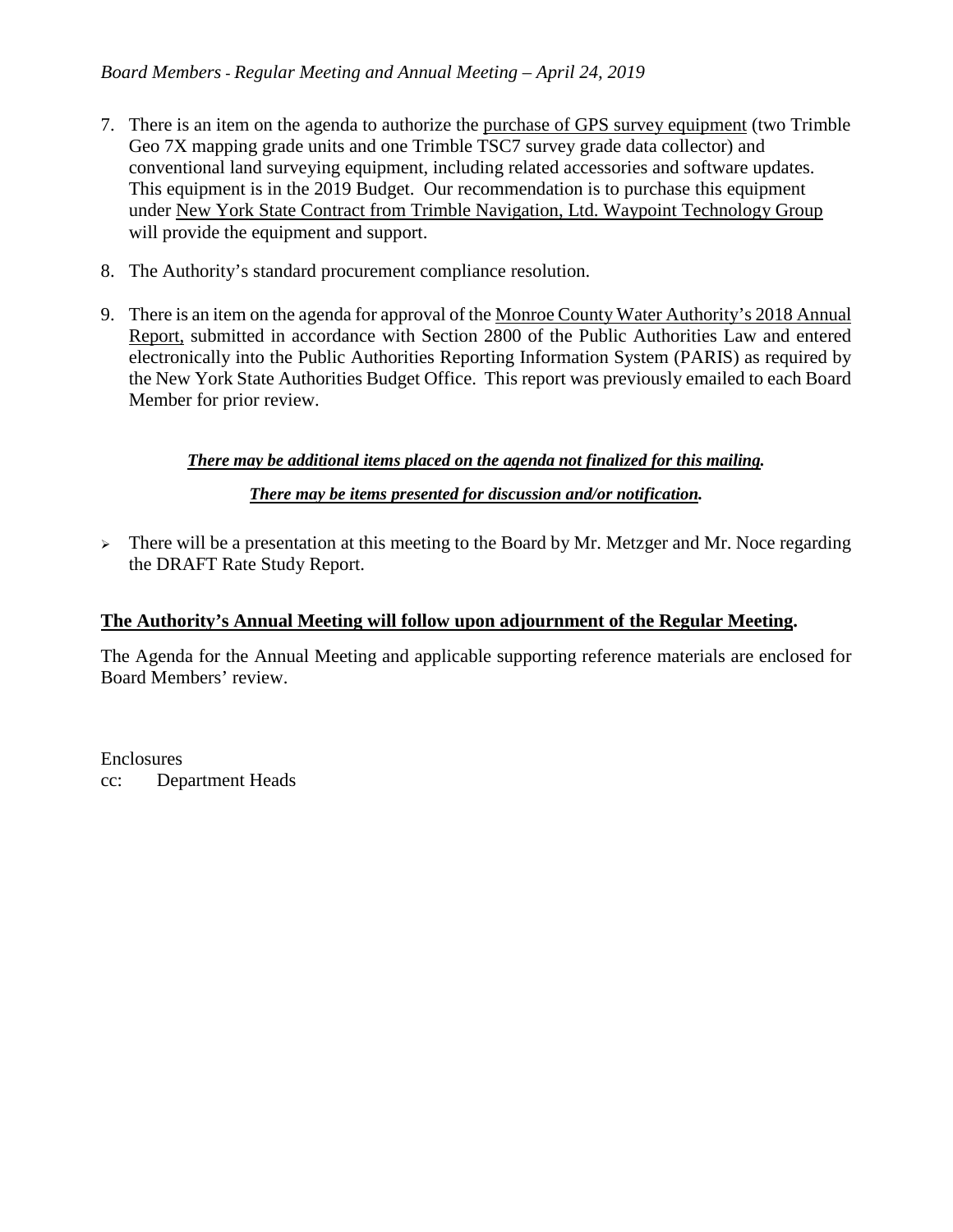|                    |                                                                  |    |                               |                 | <b>Monroe County Water Authority</b><br>PURCHASE REQUISITION                                                                    |                         |                        |                                | <b>REQUIST</b><br><b>ORDER NO.</b>          |                                    |                                                                                                          |  |
|--------------------|------------------------------------------------------------------|----|-------------------------------|-----------------|---------------------------------------------------------------------------------------------------------------------------------|-------------------------|------------------------|--------------------------------|---------------------------------------------|------------------------------------|----------------------------------------------------------------------------------------------------------|--|
|                    | ORDERED BY : Mark lannitti 769                                   |    |                               |                 | DATE: March 21, 2019 Do Not Duplicate [7]<br>Name and Emp. #                                                                    |                         |                        |                                | <b>DELIVER TO:</b><br>⊡<br>$\Box$<br>$\Box$ |                                    | <b>OPERATION CENTER (1)</b><br><b>TREATMENT PLANT (2)</b><br>MCWA PICK UP (7)                            |  |
|                    | <b>APPROXIMATE</b><br>DATE REQUIRED: 4/11/2019                   |    |                               |                 | (Must Provide A Date)                                                                                                           |                         |                        |                                | $\Box$                                      |                                    | AS SPECIFIED BELOW (99)<br>Approximate Cost: \$25,000.00                                                 |  |
|                    | <b>ACCT., JOB ORDER</b><br>OR AUTHORIZATION # : ________________ |    |                               |                 | 8270<br>PO DESCRIPTION : Vehicle Parts                                                                                          |                         |                        |                                | Bid Item                                    |                                    | Quote Item                                                                                               |  |
|                    |                                                                  |    |                               |                 | VENDOR # : 525 VENDOR NAME: Hoselton Chevrolet Inc.                                                                             |                         |                        |                                |                                             | $\sqrt{\frac{1}{2}}$ Contract Item |                                                                                                          |  |
| <b>ITEM</b><br>NO. | QUANTITY UNIT PURCH.<br><b>NEEDED</b>                            |    | <b>TYPE NUMBER</b>            |                 |                                                                                                                                 | DESCRIPTION OF MATERIAL |                        |                                |                                             |                                    |                                                                                                          |  |
| 1                  | $\mathbf{1}$                                                     | ea |                               | SAP #4700007335 | All material will be ordered as needed.<br>Pricing per Monroe County contract BP #0213-16<br>Contarct period 4-11-19 to 3-31-20 |                         |                        |                                |                                             |                                    | Contract order for various parts and or supplies for maintenance and repair on Water Authority vehicles. |  |
|                    | <b>APPROVED BY:</b>                                              |    | Manager/Supervisor # and Name |                 |                                                                                                                                 |                         | APPROVED <sub>/B</sub> | Director of Elnahce # and Name |                                             | 26                                 |                                                                                                          |  |

Department Head # and Nation

got & Staller (1 12/43

**Executive Director**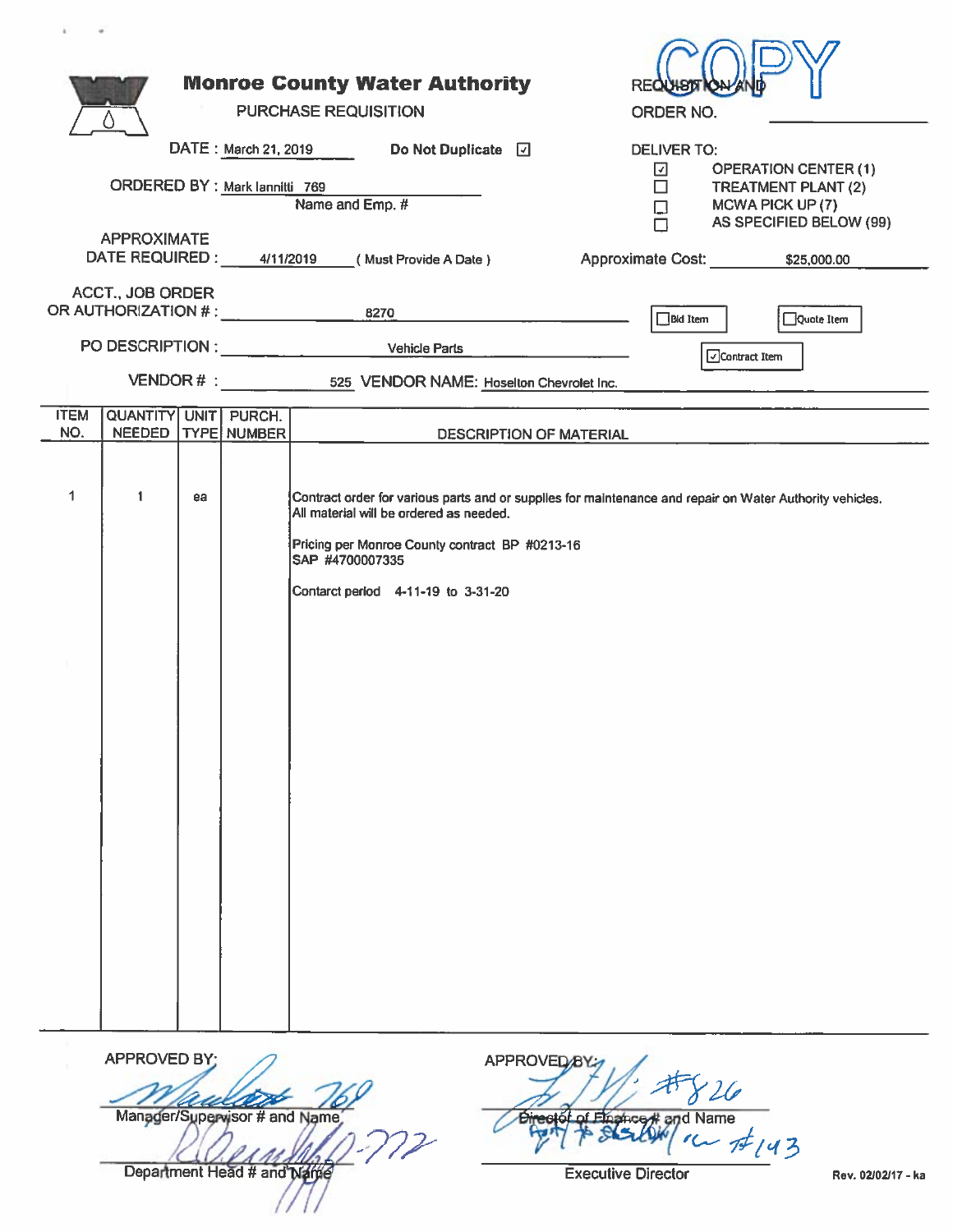

# **CONTRACT DATA SHEET**

Monroe County Division of Purchasing<br>200 County Office Building, Rochester NY 14614

| TITLE:                                        | <b>General Motors, Automotive Engine &amp; Auto Body</b><br><b>Parts</b> |
|-----------------------------------------------|--------------------------------------------------------------------------|
| <b>CONTRACT#:</b>                             | BP #0213-16 (SAP Contract #4700007335)                                   |
| <b>CONTRACT DATES:</b>                        | 4/1/2016 - 3/31/2020                                                     |
| <b>BUYER:</b><br><b>PHONE:</b><br><b>FAX:</b> | <b>Phil DiFrancesco</b><br>585-753-1130<br>585-324-4278                  |
| <b>VENDOR(S):</b>                             | <b>Hoselton Chevrolet</b><br>909 Fairport Rd.<br>E. Rochester, NY 14445  |
|                                               | ph: 586-7067                                                             |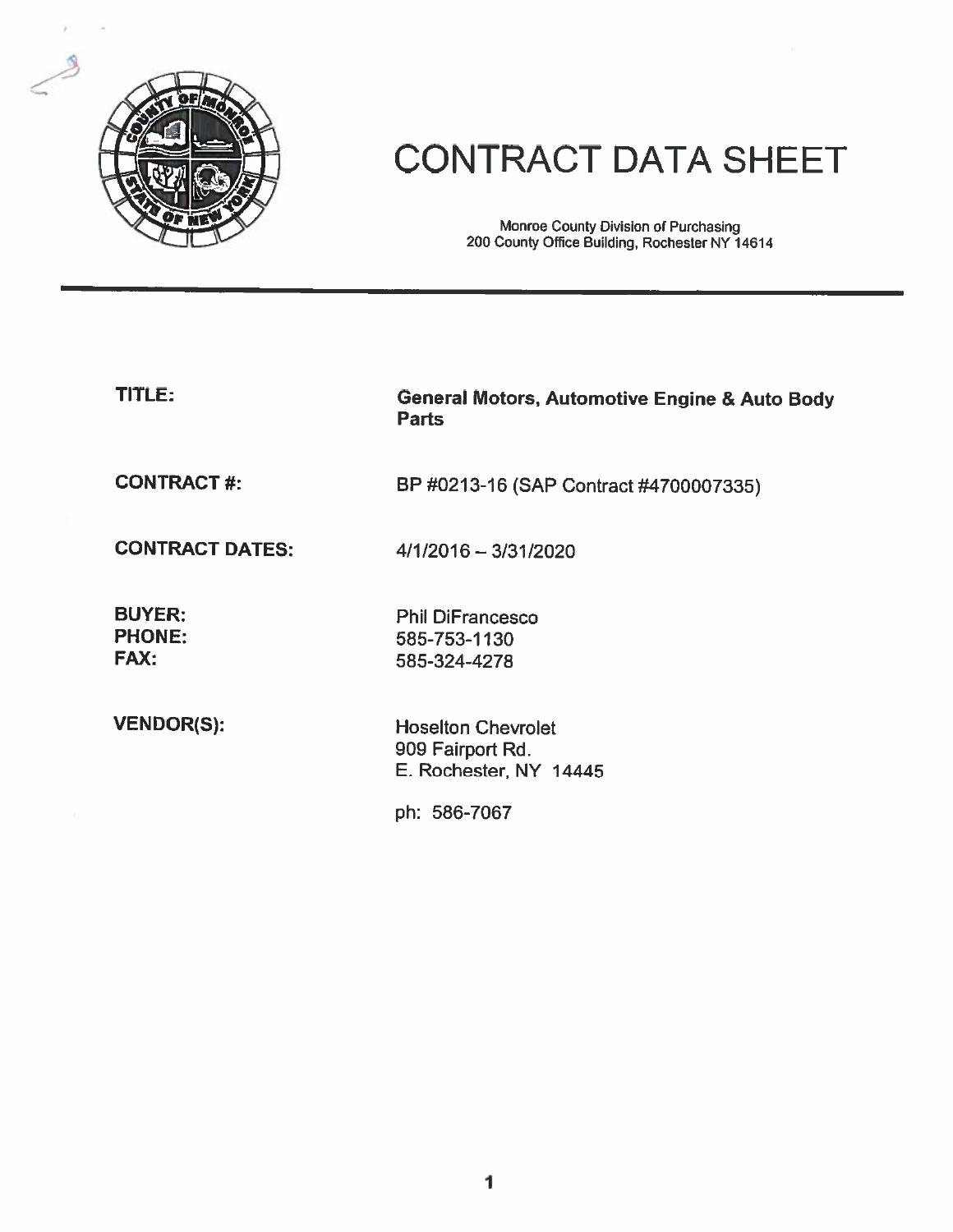**Monroe County Water Authority** 



Memorandum

| To:      | Raymond Benshoff                                                    | Date:   | 04/03/2019              |
|----------|---------------------------------------------------------------------|---------|-------------------------|
| From:    | Karin Anderson                                                      | File:   | WA 031908               |
| Subject: | <b>Recommendation for Bid Award</b><br>April 11, 2019 Board Meeting | Copies: | J. Hillman<br>F. Bodnar |

Bids were received on March 18 and April 1, 2019 for the purchase of ten (10) 2019 Ford Vehicles through the New York State Office of General Services Vehicle Marketplace (Mini-Bid).

#### Group #40451, Award #22898:

 $1.$ Three bids were received for Two (2) New 2019 Ford F250 XL SuperCab w/6.75' Box & ARE Cap (Mini-Bid #19030047):

| Genesee Valley Ford, LLC | \$65,246.00 |
|--------------------------|-------------|
| Van Bortel Ford, Inc.    | \$66,319.62 |
| Beyer Ford, LLC          | \$66,974.32 |

I recommend the bid be awarded to the low responsive, responsible bidder, Genesee Valley Ford, LLC, in the amount of \$65,246.

Two bids were received for three (3) New 2019 Ford Ranger XL SuperCab 4WD with  $2.$ 6' Box & Tonneau Cover (Mini-Bid #19030054):

| • Van Bortel Ford, Inc. | \$81,064.89 |
|-------------------------|-------------|
| • Beyer Ford, LLC       | \$84,720.00 |

I recommend the bid be awarded to the low responsive, responsible bidder, Van Bortel Ford, Inc., in the amount of \$81,064.89.

Two bids were received for one (1) New 2019 Ford Ranger XL SuperCab 4WD with  $3.$ 6' Box & ARE Cap (Mini-Bid #19030055):

| Van Bortel Ford, Inc. | \$27,871.63 |
|-----------------------|-------------|
| Beyer Ford, LLC       | \$30,017.35 |

I recommend the bid be awarded to the low, responsive, responsible bidder, Van Bortel Ford, Inc., in the amount of \$27,871.63.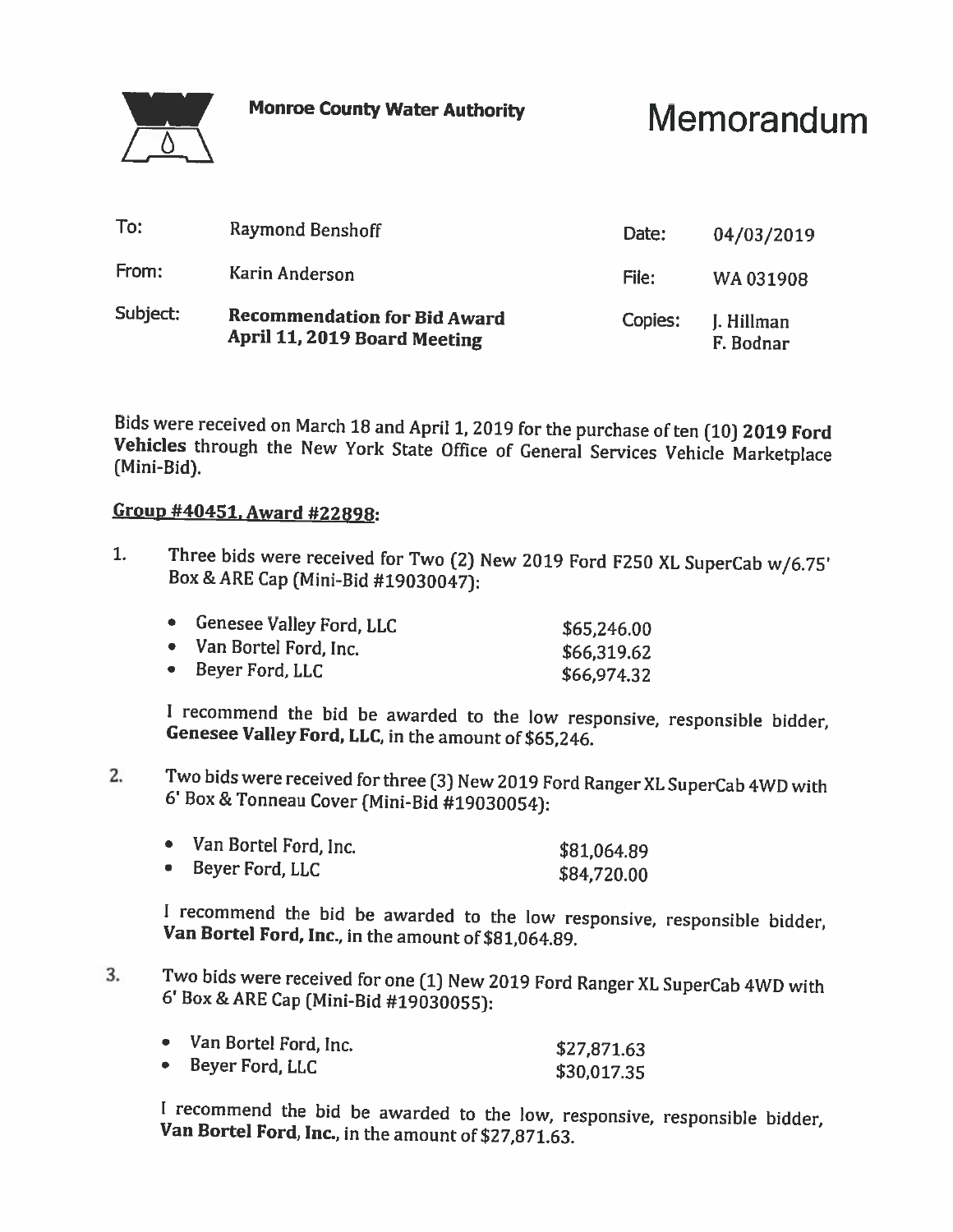Two bids were received for two (2) New 2019 Ford Transit 350XL Medium Roof  $4<sub>1</sub>$ Cargo Vans with Adrian Steel Shelving Upfit (Mini-Bid #19030129):

| • Van Bortel Ford, Inc. | \$73,422.96 |
|-------------------------|-------------|
| Beyer Ford, LLC         | \$79.018.12 |

I recommend the bid be awarded to the low responsive, responsible bidder, Van Bortel Ford, Inc., in the amount of \$73,422.96.

#### Group #40500, Award #22904:

 $1.$ Two bids were received for one (1) New 2019 Ford F-350XL Regular Cab 4WD Chassis with Knapheide Service Body (Mini-Bid #T19030010):

| • Van Bortel Ford, Inc.    | \$40,807.26 |
|----------------------------|-------------|
| • Genesee Valley Ford, LLC | \$41,019.30 |

I recommend the bid be awarded to the low responsive, responsible bidder, Van Bortel Ford, Inc., in the amount of \$40,807.26.

 $2.$ Two bids were received for one (1) New 2019 Ford F-450XL Regular Cab 4 WD Chassis with Knapheide Value Master Platform Body and Tommy Lift Gate (Mini-Bid #T19030009):

| • Van Bortel Ford, Inc.    | \$51,817.10 |
|----------------------------|-------------|
| • Genesee Valley Ford, LLC | \$52,125.11 |

I recommend the bid be awarded to the low responsive, responsible bidder, Van Bortel Ford, Inc., in the amount of \$51,817.10.

 $/ka$ Attachments: Bid Tabulations, NYS OGS

(Dis) Approved by:

(Die) Approved by:

**Department Head** 

**Date** 

Approved by:

**Executive Director** 

**Purchasing Manager** 

Date

(Dis) Approved by:

**Executive Assistant, Board** 

Date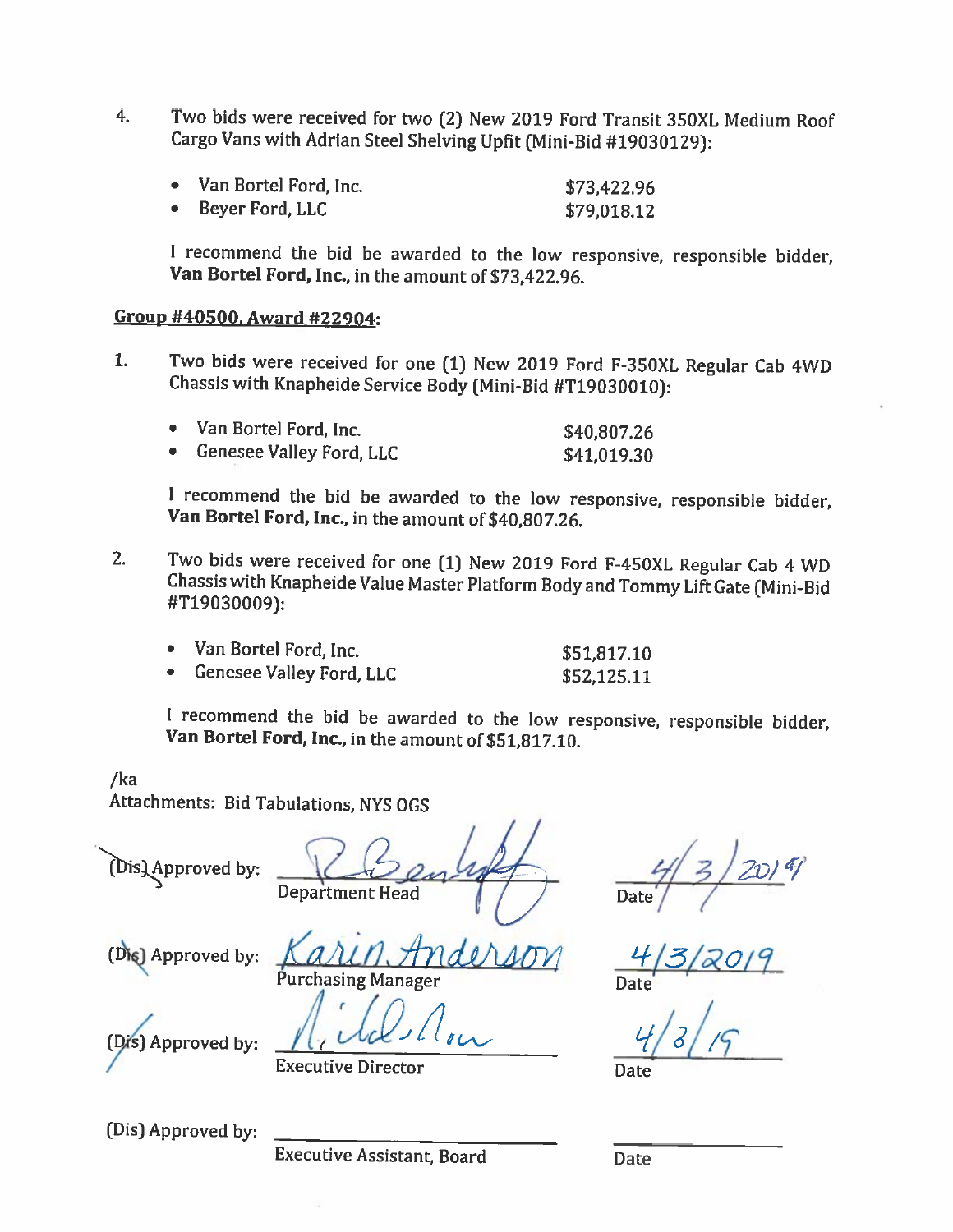### Summary of Vehicle(s) Built to Specifications offered by Contractors

| Rank Bidder (#) |          | Mini-Bld # Contractor         | <b>Contract #</b> Vehicles I. | Total NYS Contract Model<br>Total # of Price for<br>Mini-Bid | Year | Make         | Model and<br><b>Trim Level</b> |
|-----------------|----------|-------------------------------|-------------------------------|--------------------------------------------------------------|------|--------------|--------------------------------|
| Bidder (3)      | 19030047 | <b>GENESEE VALLY FORD LLC</b> | <b>PC67357</b>                | \$65,246,00                                                  | 2019 | <b>IFORD</b> |                                |
| Bidder (2)      | 19030047 | Van Bortel Ford, Inc.         | <b>PC66688</b>                |                                                              |      |              | F250 XL SUPERCAB 148° WB       |
| Bidder          | 19030047 | <b>BEYER FORD LLC</b>         |                               | \$66,319.62                                                  | 2019 | <b>IFord</b> | <b>IF-250 XL SuperCab</b>      |
|                 |          |                               | PC66676                       | \$66,974.32                                                  | 2019 | <b>IFord</b> | F250                           |

#### Summary of Pre-Existing Inventory Vehicle(s) offered by Contractors

|  | Rank Bidder (#) |  | <b>Mini-Bid # Contractor</b> | Contract # of | Total # | <b>Grand Total NYS</b><br>Contract Price of<br>Vehicles Vehicles Bid |
|--|-----------------|--|------------------------------|---------------|---------|----------------------------------------------------------------------|
|--|-----------------|--|------------------------------|---------------|---------|----------------------------------------------------------------------|

#### Detail of each Pre-Existing Inventory Vehicle offered by Contractors

| Rank Bidder (#) | Mini-Bid # Contractor |  | Contract # Ref. # |  | <b>Total NYS Contract Model Head</b><br><b>Price for</b><br>Mini-Bid | Year | Make | Model and<br><b>Trim Level</b> |
|-----------------|-----------------------|--|-------------------|--|----------------------------------------------------------------------|------|------|--------------------------------|
|-----------------|-----------------------|--|-------------------|--|----------------------------------------------------------------------|------|------|--------------------------------|

| Late Bld (#)<br>None  |                       | Mini-Bid # Contractor | Contract # Date/Time Bid Arrived |
|-----------------------|-----------------------|-----------------------|----------------------------------|
| No <sub>Bld</sub> (#) | Mini-Bid # Contractor |                       | Contract # Reason for No Bid     |
| <b>None</b>           |                       |                       |                                  |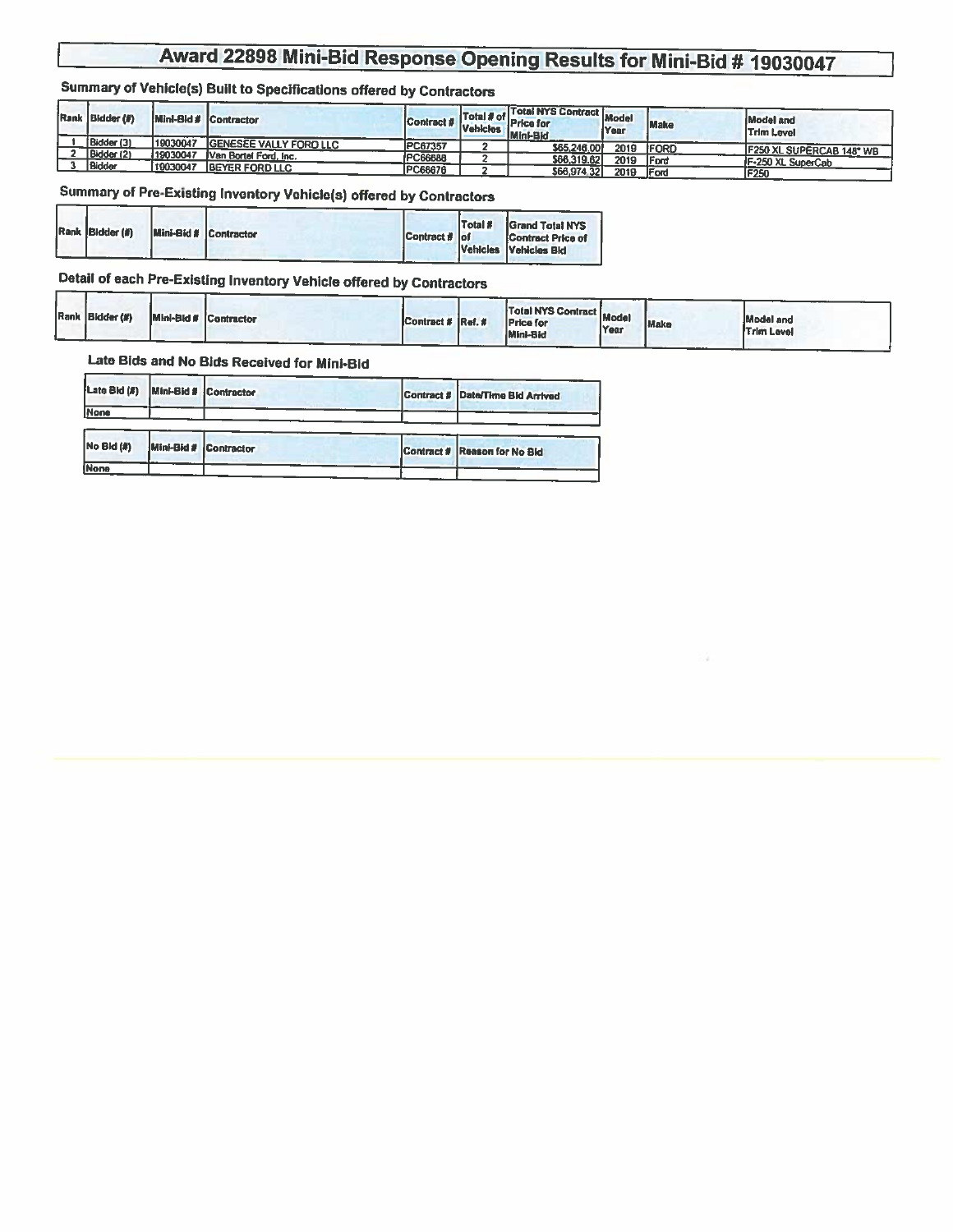#### Summary of Vehicle(s) Built to Specifications offered by Contractors

| Rank Bidder (#) |          | Mini-Bid # Contractor | Contract # Vehicles | Total NYS Contract Model<br><b>Example 11 Total # of Price for</b><br>Mini-Bid | Year | Make         | <b>Model and</b><br><b>Trim Level</b> |
|-----------------|----------|-----------------------|---------------------|--------------------------------------------------------------------------------|------|--------------|---------------------------------------|
| Bidder (2)      | 19030054 | Van Bortel Ford, Inc. | PC66688             | \$81,064.89                                                                    | 2019 | <b>IFord</b> | Ranger XL SuperCab 101A               |
| Bidder          | 19030054 | BEYER FORD LLC        | PC66676             | \$84,720.00                                                                    | 2019 | <b>IFord</b> |                                       |
|                 |          |                       |                     |                                                                                |      |              | Ranger                                |

#### Summary of Pre-Existing Inventory Vehicle(s) offered by Contractors

|  | Rank Bidder (#)<br>. |  | Mini-Bid # Contractor | Contract # lof | Total # | <b>Grand Total NYS</b><br>Contract Price of<br>Vehicles Vehicles Bid |
|--|----------------------|--|-----------------------|----------------|---------|----------------------------------------------------------------------|
|--|----------------------|--|-----------------------|----------------|---------|----------------------------------------------------------------------|

#### Detail of each Pre-Existing Inventory Vehicle offered by Contractors

| Rank Bidder (#)<br>Mini-Bid # Contractor | Contract # Ref. # | <b>Total NYS Contract Model Inc.</b><br><b>Price for</b><br>Mini-Bid | <b>Year</b> | Make | Model and<br><b>Trim Level</b> |
|------------------------------------------|-------------------|----------------------------------------------------------------------|-------------|------|--------------------------------|
|------------------------------------------|-------------------|----------------------------------------------------------------------|-------------|------|--------------------------------|

| Late $Bid$ $(\#)$ |                       | Mini-Bid # Contractor | Contract # Date/Time Bid Arrived |
|-------------------|-----------------------|-----------------------|----------------------------------|
| <b>None</b>       |                       |                       |                                  |
|                   |                       |                       |                                  |
| $No$ Bid $($      | Mini-Bid # Contractor |                       | Contract # Reason for No Bld     |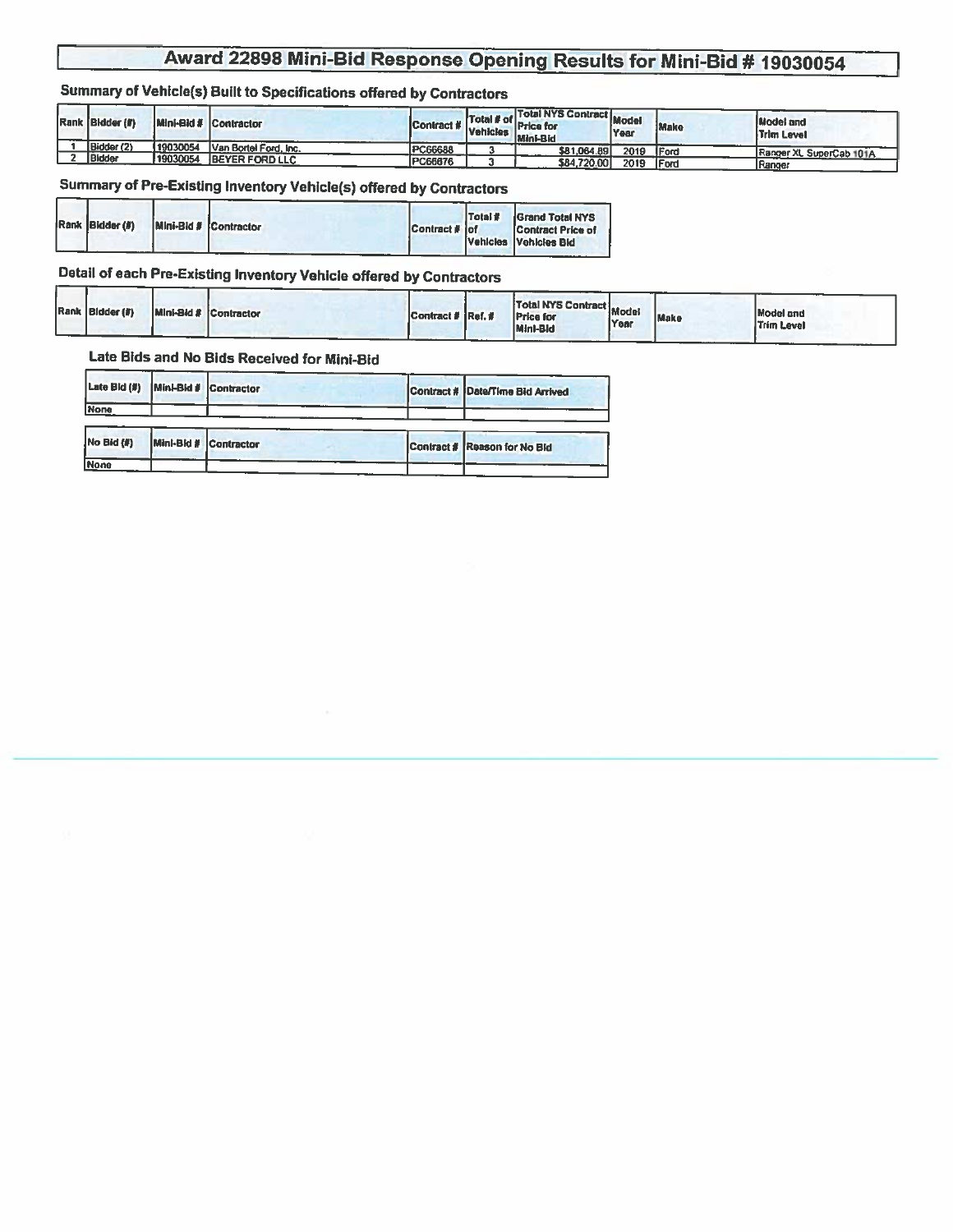#### Summary of Vehicle(s) Built to Specifications offered by Contractors

| Rank Bidder (#) |          | Mini-Bld # Contractor | <b>Contract #</b> Vehicles [ | Total NYS Contract Model<br><b>Total # of Price for</b><br>Mini-Bid | <b>Year</b> | Make         | Model and<br><b>Trim Level</b> |
|-----------------|----------|-----------------------|------------------------------|---------------------------------------------------------------------|-------------|--------------|--------------------------------|
| Bidder (2)      | 19030055 | Van Bortel Ford, Inc. | <b>PC66688</b>               | \$27,871.63                                                         | 2019        | <b>IFord</b> | Ranger XL SuperCab 101A        |
| Bidder          | 19030055 | <b>BEYER FORD LLC</b> | PC66676                      | \$30,017.35                                                         | 2019        | <b>IFord</b> | Ranger                         |

#### Summary of Pre-Existing Inventory Vehicle(s) offered by Contractors

|  | Rank Bldder (#) | Mini-Bid # Contractor | Contract # of | Total # | <b>Grand Total NYS</b><br><b>Contract Price of</b><br>Vehicles Vehicles Bid |
|--|-----------------|-----------------------|---------------|---------|-----------------------------------------------------------------------------|
|--|-----------------|-----------------------|---------------|---------|-----------------------------------------------------------------------------|

#### Detail of each Pre-Existing Inventory Vehicle offered by Contractors

|  | Rank Bidder (#) |  | Mini-Bld # Contractor<br>. | _________<br>Contract # Ref. # |  | Total NYS Contract Model<br><b>Price for</b><br>Mini-Bid | Year | <b>Make</b> | <b>Model and</b><br><b>Trim Level</b> |
|--|-----------------|--|----------------------------|--------------------------------|--|----------------------------------------------------------|------|-------------|---------------------------------------|
|--|-----------------|--|----------------------------|--------------------------------|--|----------------------------------------------------------|------|-------------|---------------------------------------|

| Late Bid (#)   | Mini-Bid # Contractor | Contract # Date/Time Bld Arrived |
|----------------|-----------------------|----------------------------------|
| None           |                       |                                  |
| $NO$ Bid $(B)$ | Mini-Bid # Contractor | Contract # Reason for No Bid     |
|                |                       |                                  |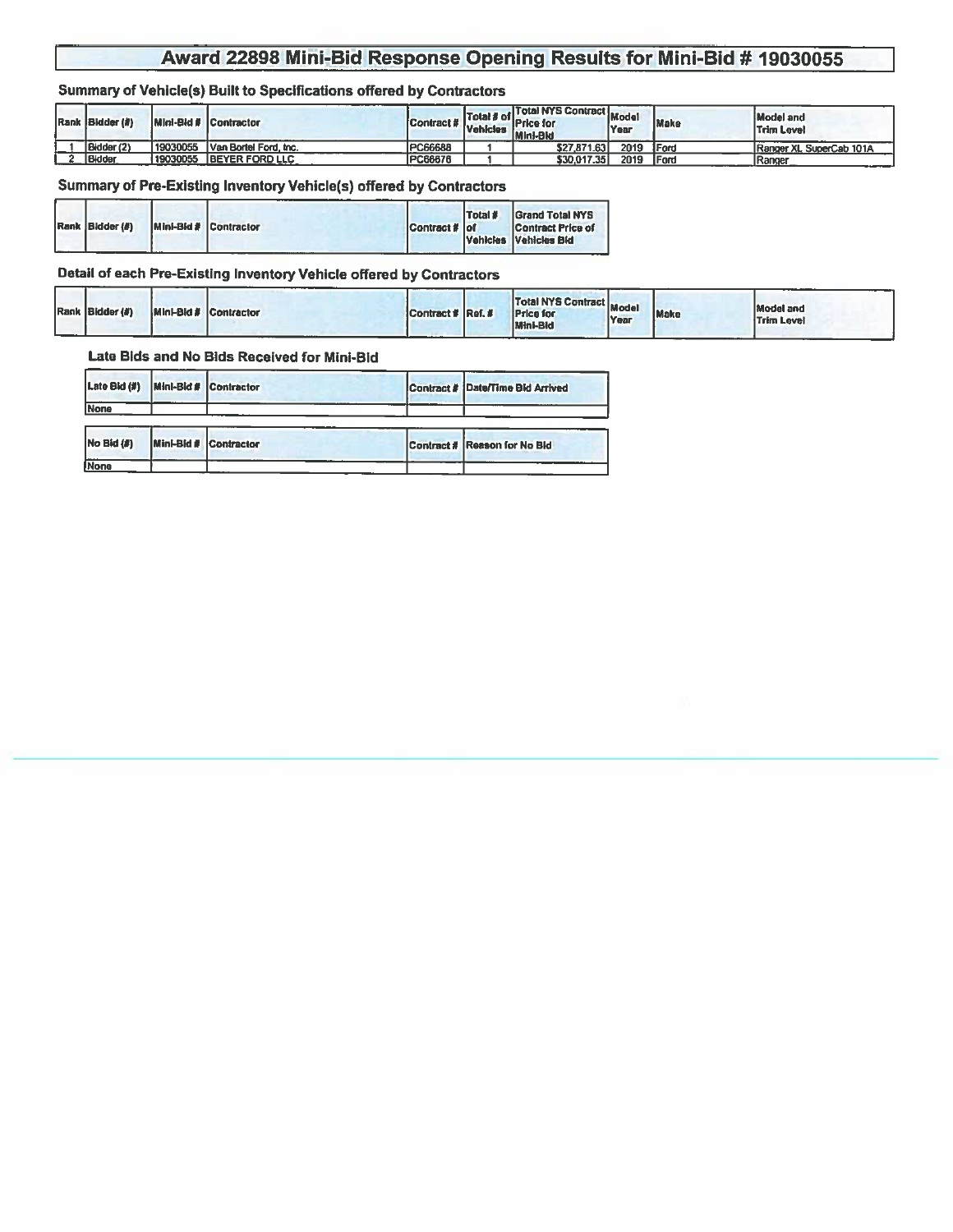### Summary of Vehicle(s) Built to Specifications offered by Contractors

| Rank Bidder (#) | Mini-Bid # Contractor |                       | <b>IContract #</b> | <b>Vehicles</b> | <b>Total NYS Contract Model</b><br><b>Example 11 Total # of Price for</b><br>Mini-Bid | Year | Make         | <b>Model and</b><br><b>Trim Level</b> |
|-----------------|-----------------------|-----------------------|--------------------|-----------------|---------------------------------------------------------------------------------------|------|--------------|---------------------------------------|
| Bidder (2)      | 19030129              | Van Bortel Ford, Inc. | PC66688            |                 | \$73,422.96                                                                           | 2019 | <b>IFord</b> | Transit -350 MR XL                    |
| <b>Ridder</b>   | 119030129             | TEEYER FORD LLC       | PC66676            |                 | \$79,018.12                                                                           | 2019 | Ford         | Transh                                |

#### Summary of Pre-Existing Inventory Vehicle(s) offered by Contractors

|  | Rank Bidder (#) | Mini-Bid # Contractor |  | Contract # of | Total # | <b>Grand Total NYS</b><br><b>Contract Price of</b><br>Vehicles Vehicles Bid |
|--|-----------------|-----------------------|--|---------------|---------|-----------------------------------------------------------------------------|
|--|-----------------|-----------------------|--|---------------|---------|-----------------------------------------------------------------------------|

#### Detail of each Pre-Existing Inventory Vehicle offered by Contractors

| Rank Bidder (#) |  | Mini-Bld # Contractor | Contract # Ref. # |  | Total NYS Contract Model<br><b>Price for</b><br>Minl-Bid | <b>Year</b> | Make | Model and<br><b>Trim Level</b> |
|-----------------|--|-----------------------|-------------------|--|----------------------------------------------------------|-------------|------|--------------------------------|
|-----------------|--|-----------------------|-------------------|--|----------------------------------------------------------|-------------|------|--------------------------------|

| Late Bid (#) | Mini-Bid # Contractor |  | Contract # Date/Time Bid Arrived |
|--------------|-----------------------|--|----------------------------------|
| None         |                       |  |                                  |
| No Bid (#)   | Mini-Bid # Contractor |  | Contract # Reason for No Bid     |
| <b>INone</b> |                       |  |                                  |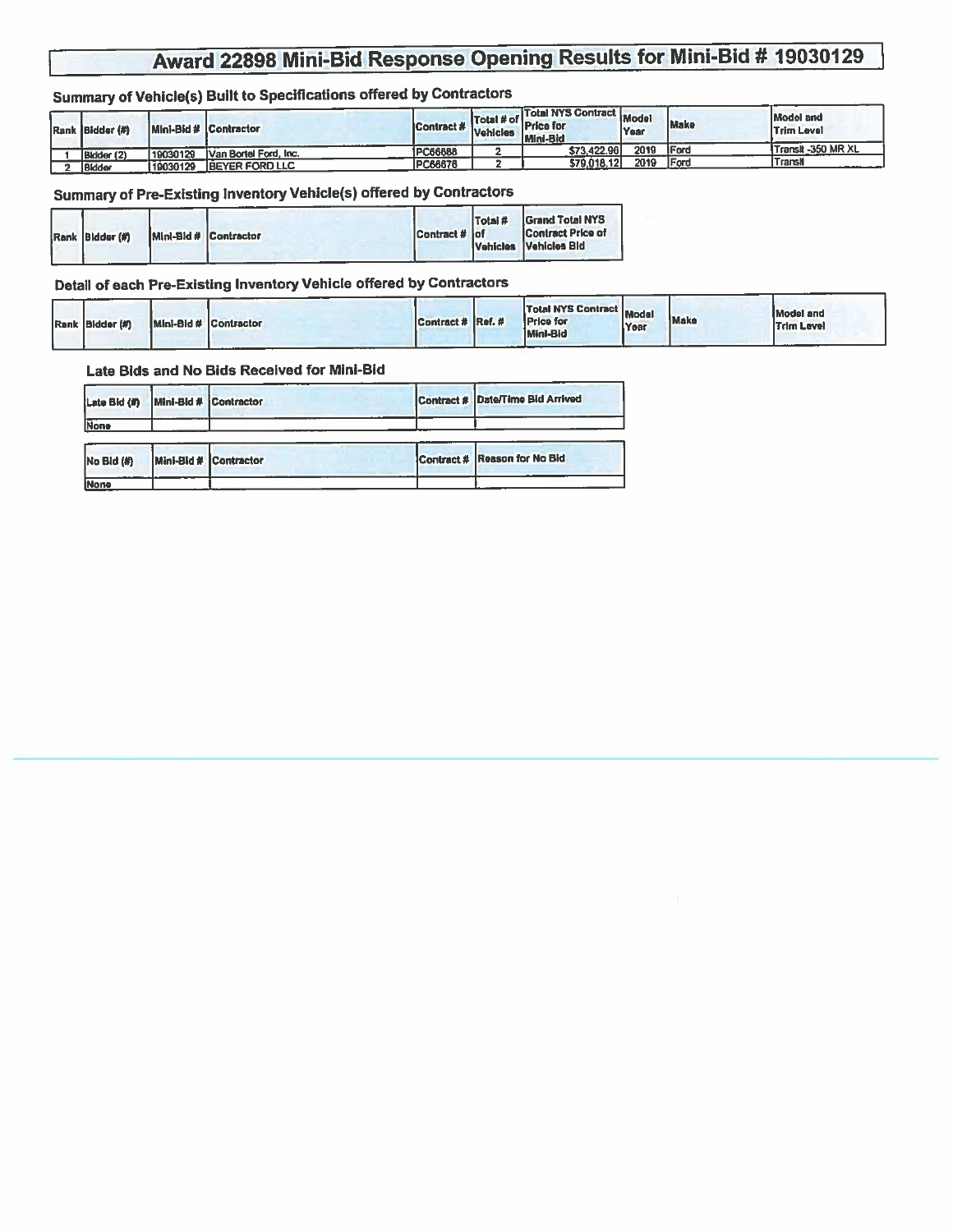# Group 40500-22904, VEHICLES, Class 3-8; Mini-Bid Response Opening Results

S.

**Mini-Bid Number:** T19030010

| Bidder (#)                  | Mini-Bid # | <b>Contractor</b>       | Contract #     | <b>Grand Total Evaluation</b><br><b>Price for Mini-Bid</b> |
|-----------------------------|------------|-------------------------|----------------|------------------------------------------------------------|
| Response Summary            | T19030010  | Van Bortel Ford, Inc.   | PC67290        | \$40,807.26                                                |
| <b>Response Summary (2)</b> | T19030010  | Genesee Valley Ford LLC | <b>PC67927</b> | \$41,019.30                                                |
| Late Bid (#)                | Mini-Bid # | <b>Contractor</b>       | Contract #     |                                                            |
| None                        |            |                         |                | Date/Time Bid Arrived                                      |

| $NO$ Bid $(H)$ | Mini-Bid # | Contractor | Contract # | <b>Reason for No Bid</b> |
|----------------|------------|------------|------------|--------------------------|
| None           |            |            |            |                          |
|                |            |            |            |                          |